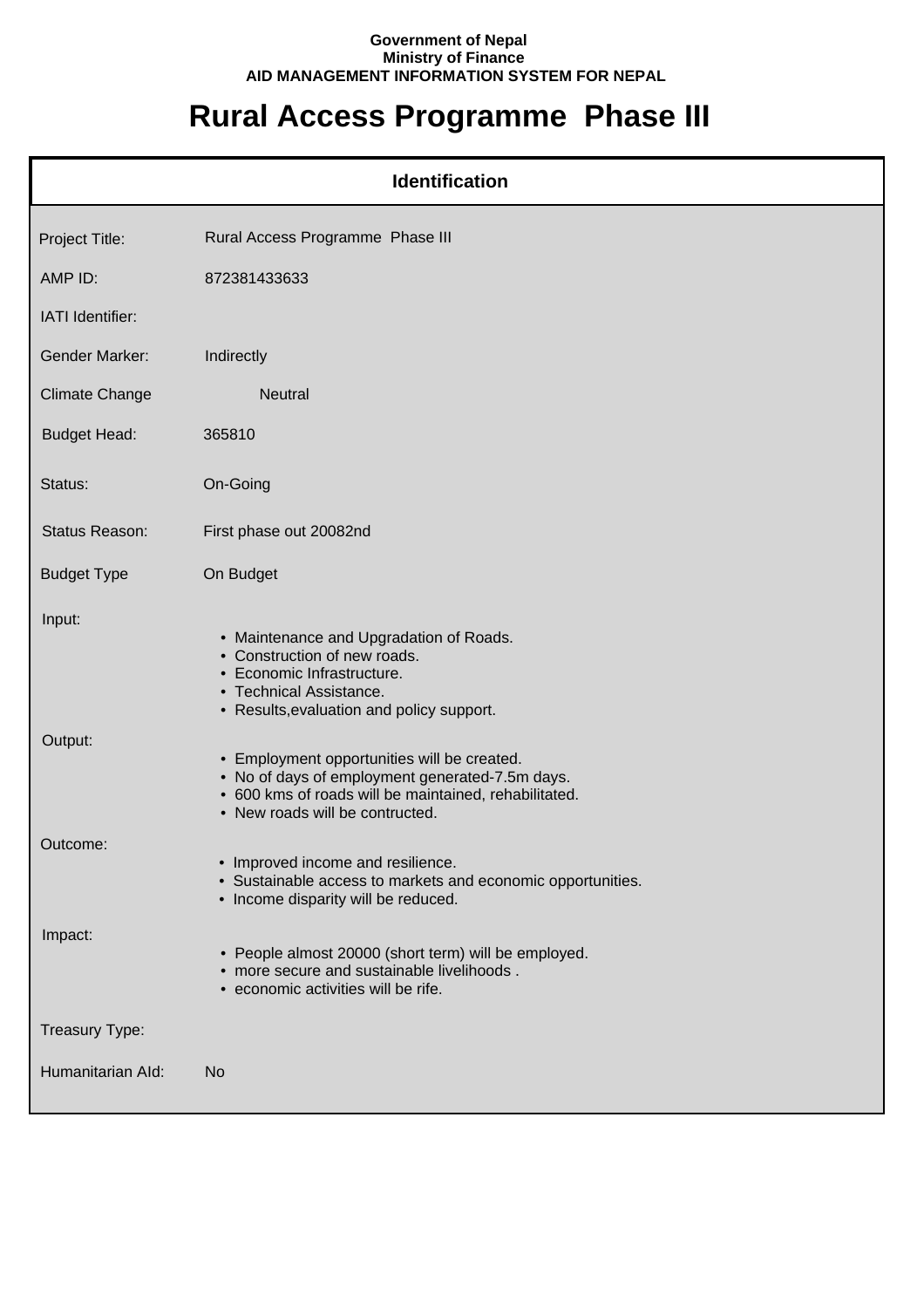| <b>Location</b>        |            |
|------------------------|------------|
| Location               | Percentage |
| Mugu (Gamgadhi)        | 14.0%      |
| Bajura (Martadi)       | 14.0%      |
| Kalikot (Kalikot)      | 15.0%      |
| Dailekh (Dullu)        | 14.0%      |
| Achham (Mangalsen)     | 15.0%      |
| Humla (Simikot)        | 14.0%      |
| Jumla (Jumla Khalanga) | 14.0%      |

| <b>National Plan</b>                                                                                         |            |
|--------------------------------------------------------------------------------------------------------------|------------|
| Program                                                                                                      | Percentage |
| [ Road and Other Transports ] [ Infrastructure Development Policy ] [ National Development  <br>Plan (NDP) ] | 100.0%     |

| <b>Sector</b>                                   |            |
|-------------------------------------------------|------------|
| Sector                                          | Percentage |
| Nepal Sector Classification LOCAL DEVELOPMENT 0 | 100.0%     |

| <b>Implementing/Executing Agency</b>                                  |        |
|-----------------------------------------------------------------------|--------|
| <b>Implementing Agency</b>                                            |        |
| Department of Local Infrastructure Development and Agricultural Roads | 100.0% |
| <b>Executing Agency</b>                                               |        |
| Ministry of Finance                                                   | 100.0% |
| <b>Responsible Organization</b>                                       |        |
| Ministry of Federal Affairs and General Administration                | 100.0% |
| Donor                                                                 |        |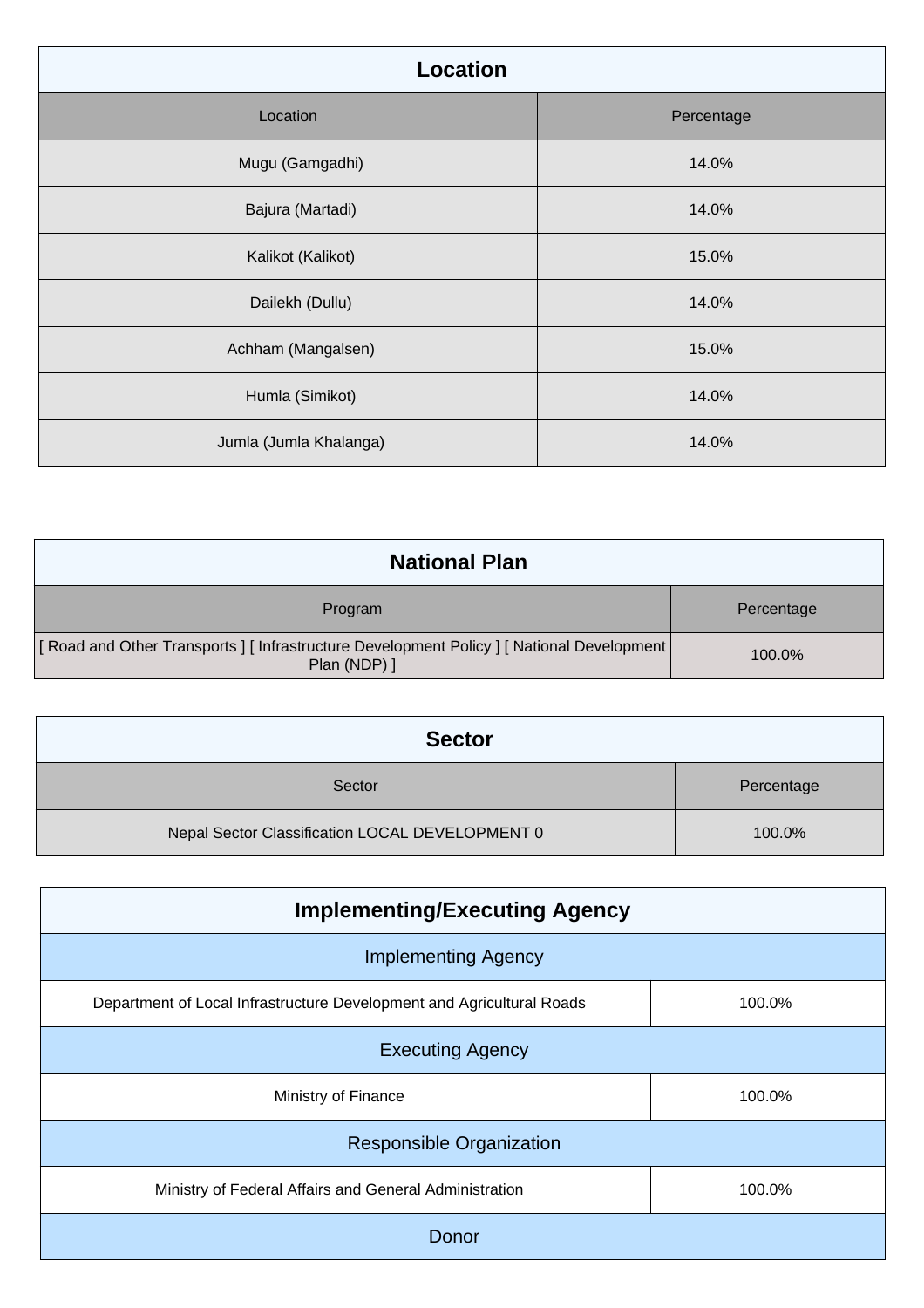|                            | <b>Funding</b>        |                       |                                                 |             |                     |
|----------------------------|-----------------------|-----------------------|-------------------------------------------------|-------------|---------------------|
| Transaction<br>Date        | Type of<br>Assistance | Mode of<br>Payment    | Post Earthquake<br>Assistance                   | Commitment  | <b>Disbursement</b> |
|                            |                       |                       | <b>Department for International Development</b> |             |                     |
|                            |                       |                       | <b>Actual</b>                                   |             |                     |
| 6/30/2021                  | <b>Grant Aid</b>      | Direct Payment        | No                                              | 10          | 4,916,459           |
| 5/31/2013                  | <b>Grant Aid</b>      | Direct Payment        | No                                              | 110,450,945 |                     |
| 3/31/2014                  | <b>Grant Aid</b>      | Direct Payment        | No                                              | 10          | 12,583,852          |
| 3/31/2015                  | <b>Grant Aid</b>      | Direct Payment        | No                                              | 10          | 15,416,166          |
| 7/31/2016                  | <b>Grant Aid</b>      | <b>Direct Payment</b> | No                                              | 10          | 503,790             |
| 8/31/2016                  | <b>Grant Aid</b>      | Direct Payment        | No                                              | 10          | 1,113,500           |
| 9/30/2016                  | Grant Aid             | Direct Payment        | No                                              | 10          | 1,028,208           |
| 10/31/2016                 | <b>Grant Aid</b>      | Direct Payment        | No                                              | 10          | 1,067,202           |
| 11/30/2016                 | Grant Aid             | Direct Payment        | No                                              | 10          | 944,055             |
| 12/31/2016                 | <b>Grant Aid</b>      | Direct Payment        | No                                              | 10          | 1,837,299           |
| 1/31/2017                  | <b>Grant Aid</b>      | Direct Payment        | No                                              | n           | 1,052,471           |
| 2/28/2017                  | <b>Grant Aid</b>      | <b>Direct Payment</b> | N <sub>o</sub>                                  | 0           | 1,106,637           |
| 3/31/2017                  | <b>Grant Aid</b>      | Direct Payment        | No                                              | Ю           | 1,209,780           |
| 4/30/2017                  | <b>Grant Aid</b>      | Direct Payment        | No                                              | 10          | 49,022              |
| 5/31/2017                  | <b>Grant Aid</b>      | Direct Payment        | No                                              | Ю           | 1,052,131           |
| 6/30/2017                  | <b>Grant Aid</b>      | Direct Payment        | No                                              | 10          | 1,056,803           |
| 7/31/2017                  | <b>Grant Aid</b>      | Direct Payment        | No                                              | Ю           | 582,037             |
| 8/31/2017                  | <b>Grant Aid</b>      | <b>Direct Payment</b> | No                                              | 10          | 717,187             |
| 9/30/2017                  | <b>Grant Aid</b>      | Direct Payment        | N <sub>o</sub>                                  | Ю           | 777,790             |
| <b>UNDISBURSED BALANCE</b> |                       |                       | 63,436,563                                      |             |                     |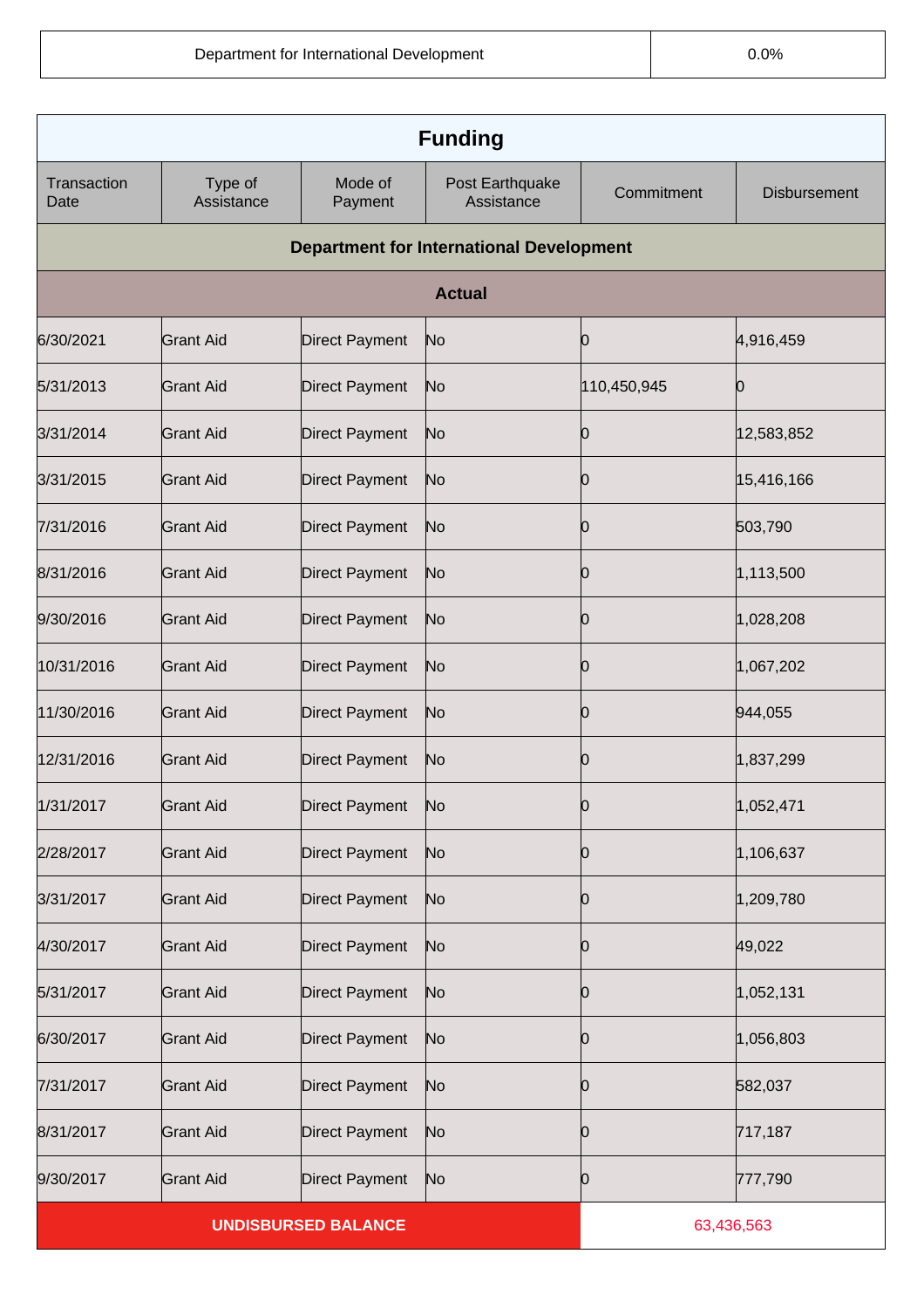| Transaction<br>Date        | Type of<br>Assistance                            | Mode of<br>Payment    | Post Earthquake<br>Assistance | Commitment  | <b>Disbursement</b> |
|----------------------------|--------------------------------------------------|-----------------------|-------------------------------|-------------|---------------------|
| 10/31/2017                 | Grant Aid                                        | <b>Direct Payment</b> | No                            | 0           | 1,237,457           |
| 11/30/2017                 | lGrant Aid                                       | <b>Direct Payment</b> | N <sub>o</sub>                | 0           | 1,345,443           |
| 12/31/2017                 | <b>Grant Aid</b>                                 | <b>Direct Payment</b> | N <sub>o</sub>                | 0           | 1,051,365           |
| 1/31/2018                  | Grant Aid                                        | <b>Direct Payment</b> | No                            | 0           | 1,423,304           |
| 2/28/2018                  | <b>Grant Aid</b>                                 | <b>Direct Payment</b> | N <sub>o</sub>                | 0           | 1,234,774           |
| 3/31/2013                  | <b>Grant Aid</b>                                 | <b>Direct Payment</b> | No                            | 0           | 15,113,032          |
| 3/31/2018                  | <b>Grant Aid</b>                                 | <b>Direct Payment</b> | No                            | 0           | 785,306             |
| 3/31/2019                  | Grant Aid                                        | <b>Direct Payment</b> | N <sub>o</sub>                | 0           | 13,104,128          |
| 7/31/2019                  | lGrant Aid                                       | <b>Direct Payment</b> | No                            | 0           | 2,320,350           |
| 6/30/2020                  | <b>Grant Aid</b>                                 | <b>Direct Payment</b> | No                            | Ю           | 3,691,323           |
| <b>Total</b>               |                                                  |                       | 110,450,944                   | 88,320,860  |                     |
| <b>Planned</b>             |                                                  |                       |                               |             |                     |
| 3/31/2018                  | <b>Grant Aid</b>                                 | <b>Direct Payment</b> | No                            | 0           | 14,991,079          |
| <b>Total</b>               |                                                  |                       | $\boldsymbol{0}$              | 14,991,078  |                     |
|                            | Total (Department for International Development) |                       |                               | 110,450,944 | 103,311,938         |
| <b>UNDISBURSED BALANCE</b> |                                                  |                       | 7,139,006                     |             |                     |

## **Progress Achieved**

Progress Achieved:

Key Problems:

Steps Taken to Solve Problems: